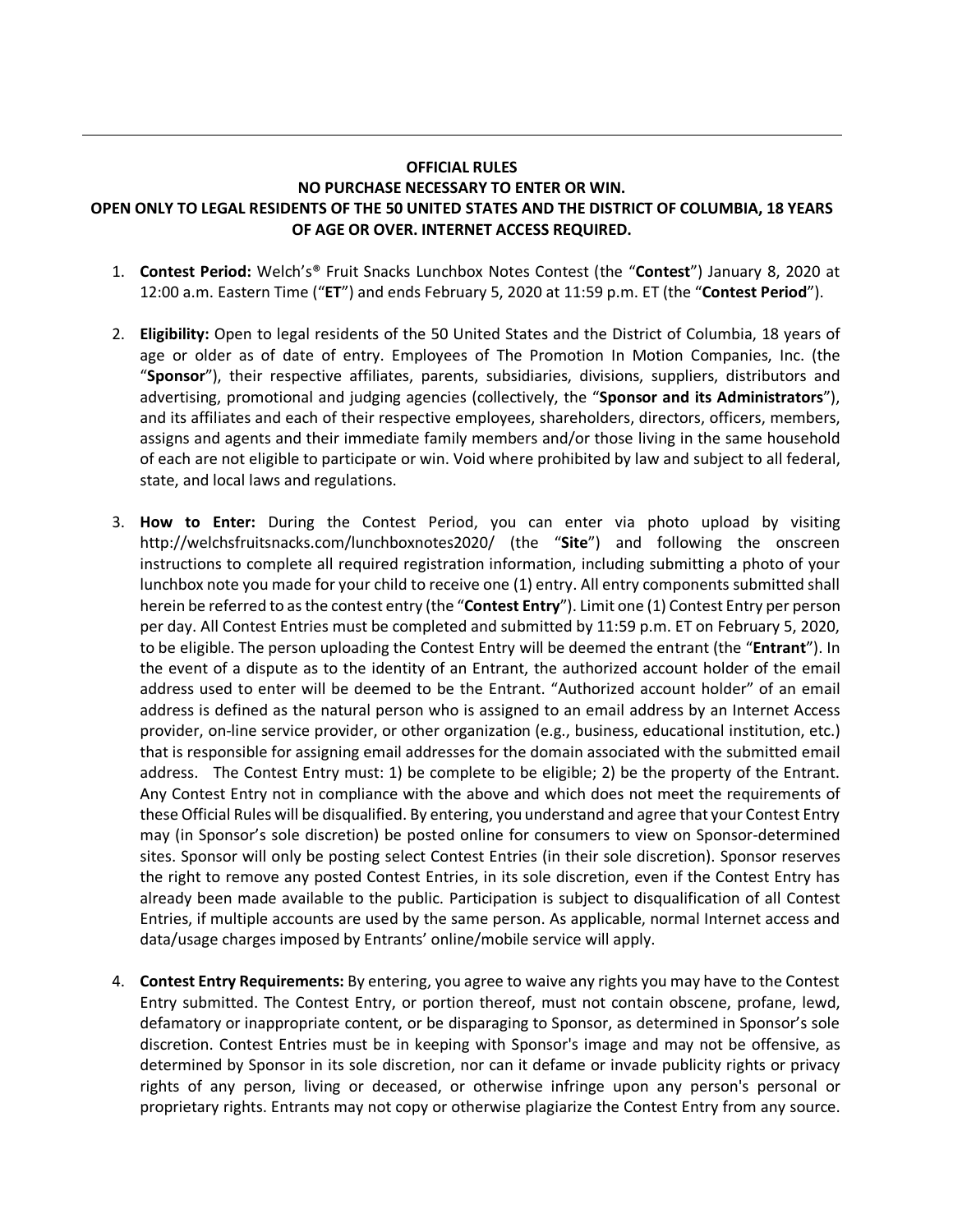All Contest Entries must be the sole, original work of the Entrants. Any Contest Entry or portion thereof that is, in the Sponsor's sole discretion, obscene, profane, lewd, defamatory, inappropriate, disparaging, offensive or contains proprietary right of any person living or deceased (including but not limited to rights of privacy or publicity or portrayal in a false light) or entity, or is otherwise objectionable, will not be considered and may disqualify the Entrant. Contest Entries should not contain any third party materials, or otherwise violate or infringe (or possibly infringe) any copyright, trademark, logo, mark that identifies a brand (other than Welch's® Fruit Snacks). Sponsor may blur or black out the infringing material, in their sole discretion. Contest Entries become the property of the Sponsor and will not be acknowledged or returned. Entrants and winners acknowledge and agree that their Contest Entries become the property of the Sponsor, which thereby has the right to edit, adapt, modify, reproduce, promote and otherwise use Contest Entries in any way it sees fit. Automated, script, macro or robotic Contest Entries submitted by individuals will be disqualified. Contest Entries may be posted on the Site, and may be posted on other non-affiliated websites, in Sponsor's sole discretion. Any Contest Entry not in compliance with the above and which does not meet the requirements of these Official Rules will be disqualified.

- 5. **Winner Determination:** One (1) Grand Prize Winner and two (2) First Prize Winners will be determined on or about February 21, 2020 by Sponsor-selected judges, whose decisions are final on all matters relating to the Contest, based on the following criteria: 40% Relevance to Theme, 30% Creativity, 30% Originality. In the event of a tie score, the tied Entries will be re-judged based solely on Relevance to Theme.
- 6. **Prizes and Approximate Retail Values ("ARVs"): Grand Prize (1):** \$1,000, awarded in the form of a check made payable to the winner, and a one year supply of Welch's® Fruit Snacks (consisting of 24 40-count boxes) (ARV: \$1,177.60). **First Prize (2 total):** A one year supply of Welch's® Fruit Snacks (ARV: \$177.60) Prizes are awarded "as is" without any warranty or guaranty of any kind. Limit one (1) Prize per person. No substitution or transfer of prize permitted except at the sole discretion of the Sponsor who reserves the right to substitute a prize of equal or greater value in the event the prize (or portion of prize) is unavailable.
- 7. **General Rules:** The Site's computer timestamp is the official timekeeper for purposes of this Contest. Potential Grand and First Prize winners will be notified via email. Potential Grand and First Prize winners will be required to sign and return, via email, an Affidavit of Eligibility and liability and publicity release, except where prohibited, within forty-eight (48) hours of notification. If potential winner fails to return the completed affidavit within forty-eight (48) hours, or if affidavit is returned as undeliverable or if potential winner is deemed ineligible, the applicable prize will be forfeited and an alternate winner will be selected. Return of prize notification as undeliverable may result in disqualification and alternate prize winner will be determined. Prizes are nontransferable and no cash substitutions are allowed except by the Sponsor, who reserves the right to award a prize of equal or greater value. Prizes will be delivered within 6-8 weeks after winner confirmation. Contest winners and all Entrants, as a condition of entry into the Contest, agree to release and hold harmless Sponsor and its Administrators, each of their respective agencies, parents, subsidiaries, affiliates and each of their respective officers, directors, shareholders, members, employees, agents, assigns, and all others associated with the development and execution of the Contest (collectively the "**Released Parties**") from and against any and all liability, claims or actions of any kind whatsoever for injuries, damages, or losses to persons or property which may be sustained in connection with submitting a Contest Entry or otherwise participating in any aspect of the Contest, the receipt, ownership or use of prize awarded or any typographical or other error in these Official Rules or the announcement or offering of the